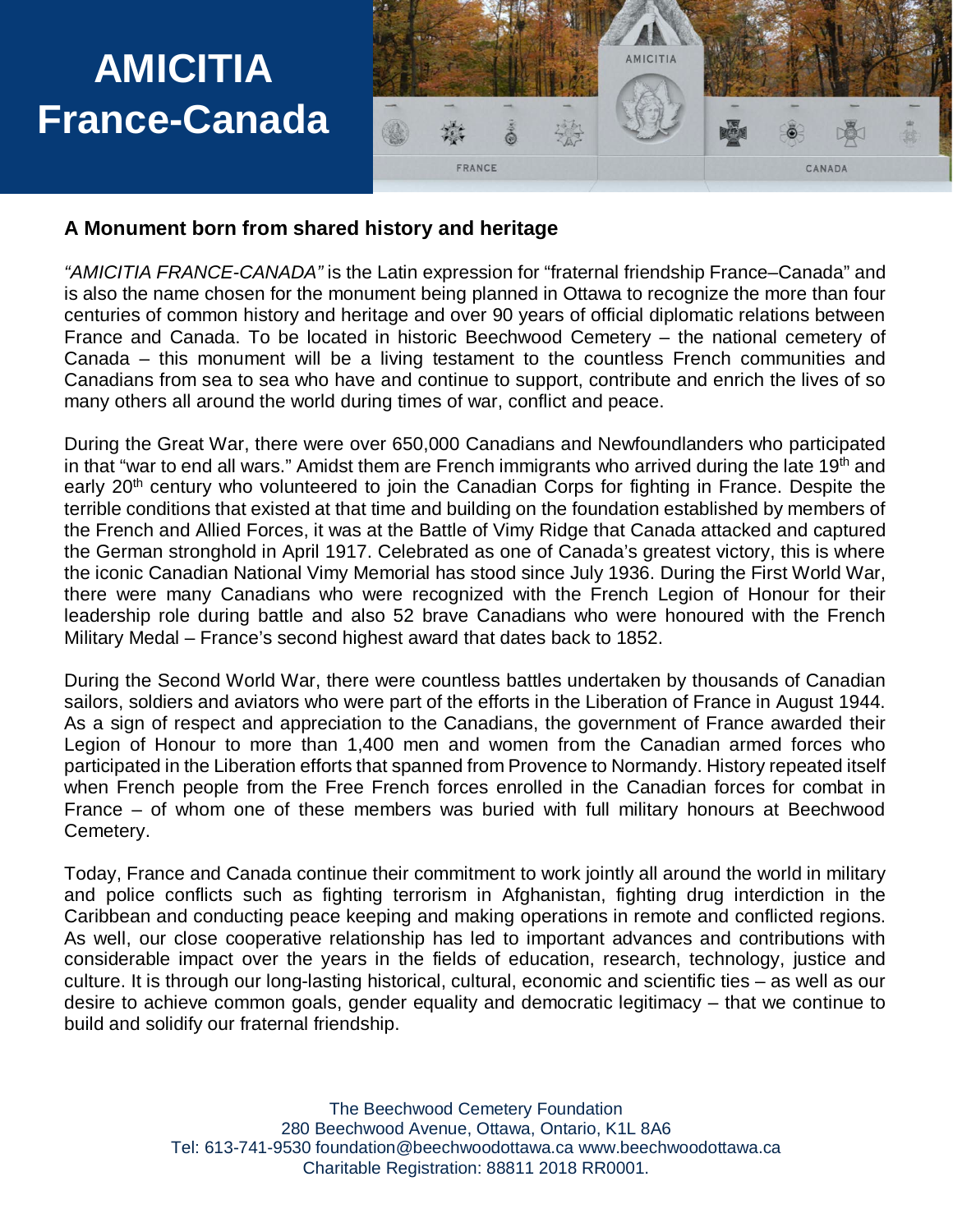

#### **A Monument built on strength**

The construction of our commemorative site within Beechwood Cemetery will certainly encourage similar initiatives, paving the way for a future "garden of Canada's allies". Being a timeless memorial, "Amicitia France-Canada" must not only honor the spirit of the contributions and sacrifices made but must also be a physical symbol highlighting the combined action of our respective strengths and excellences. The monument will thus symbolize the transmission of the duty of memory to the younger generations, the common will to achieve perfect gender equality and the objective of protecting the world's poorest populations from all forms of violence.

Made of granite and bronze, this monument is described in two inseparable parts, forming a whole of about 7.5 metres long with a height, on the central part, of 3 metres. On the central plinth of the monument will appear the Latin inscription "AMICITIA FRANCE-CANADA" below which will be carved the effigy of "Marianne" – the historic symbol of France – superimposed on a large veined maple leaf representing Canada. At the top of the pedestal will be a sculpture of two forearms, female and male, mutually brandishing a torch. The female arm on the left will represent that of Marianne sculpted at the base of the Arc de Triomphe in Paris near the flame of the Tomb of the Unknown Soldier buried there in November 1920. The male arm on the right is inspired by the figure of the "Torchbearer" located at the foot of the Canadian National Vimy Memorial in France and near the Cabaret-Rouge British

Cemetery, from where Canada's Unknown Soldier was repatriated to Ottawa in May 2000.

Still in the sculpture of the central part, both hands will hold a torch – symbolizing life, hope, knowledge, honour and remembrance. As such, the statue of the torchbearer at the Vimy monument is particularly noteworthy because its designer Walter Allward makes direct reference to the 1915 poem "In Flanders Fields" from Lieutenant-Colonel John McCrae, an officer in the Canadian Army Medical Corps – "To you failing hands, we throw the torch; it's up to you to hold it high" – thus reinforcing the message of hope that the sacrifices must not be in vain and that the torch of remembrance must be passed on to future generations. The symbolism of the torch is so vast that it makes it possible to represent the causes to which we are all attached.

On either side of the pedestal and the central sculpture will be juxtaposed two commemorative walls on which Canadian and French medals will be engraved in order of precedence. On the left wall you will find the French Legion of Honour, followed by the Military Medal, then the National Order of Merit and the National Defence Medal. Canadian decorations will appear on the right wall: the Victoria Cross, the Order of Canada, the Order of Military Merit and the Meritorious Service Cross. Also on the two walls, bronze hooks will be inlaid in the granite, at the end of which will be carved the effigy of Marianne inserted into a veined maple leaf. These 8 hooks will be arranged evenly on these two walls and are intended to receive wreath of flowers during official ceremonies.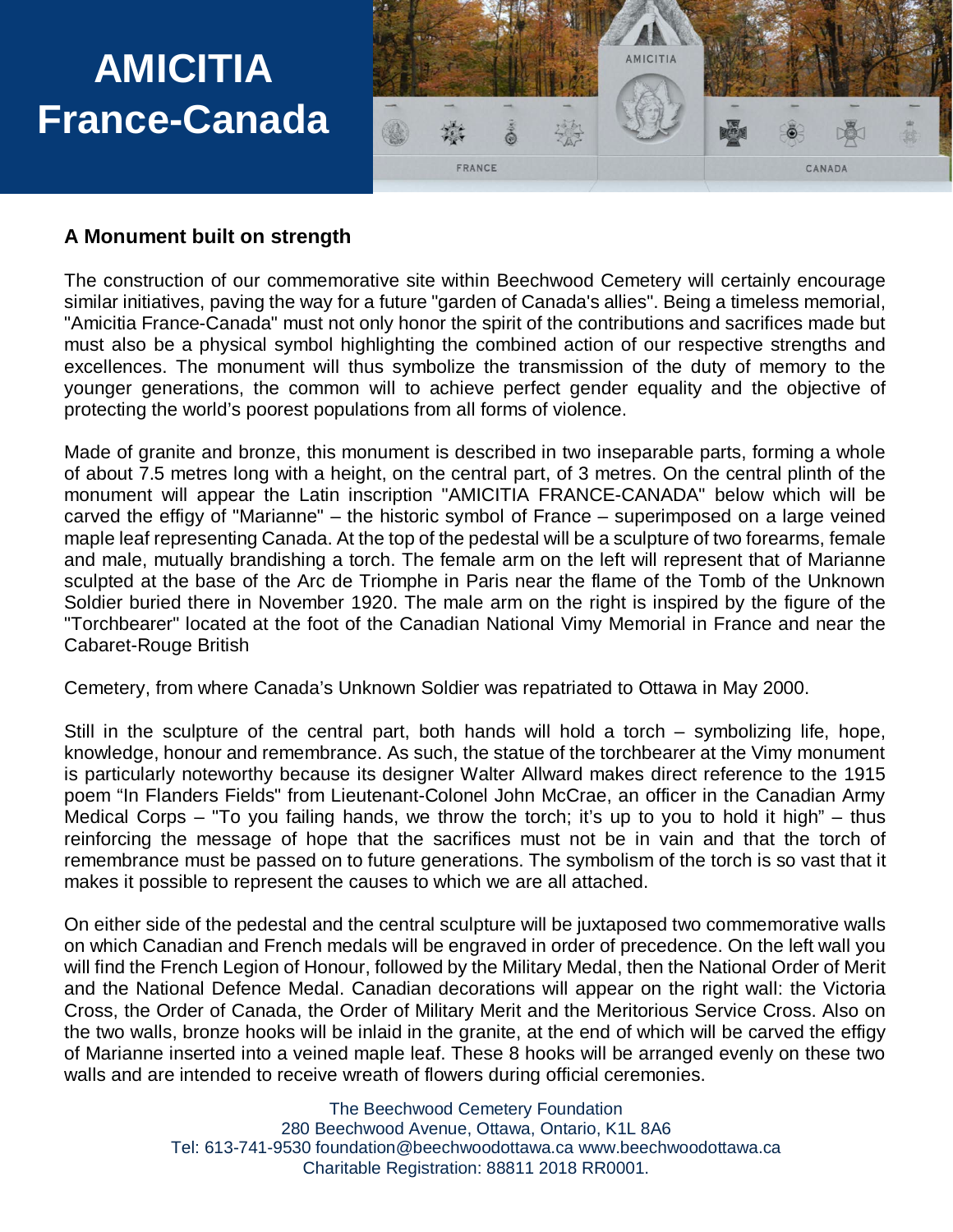

Immediately behind and in the center of each side wall, aluminum poles will be placed to display the national flags of France and Canada – giving legitimate solemnity to this monument and providing a visible reminder of the fraternal friendship between France and Canada. On the lower part of these low walls carved in bevel, one will find inscribed on the left the word "FRANCE" and on the right side "CANADA". Finally, on the granite pavement on the ground leading to the monument, dedicated spaces will be provided for the main sponsors and individuals to engrave either their name, company, foundation or organization.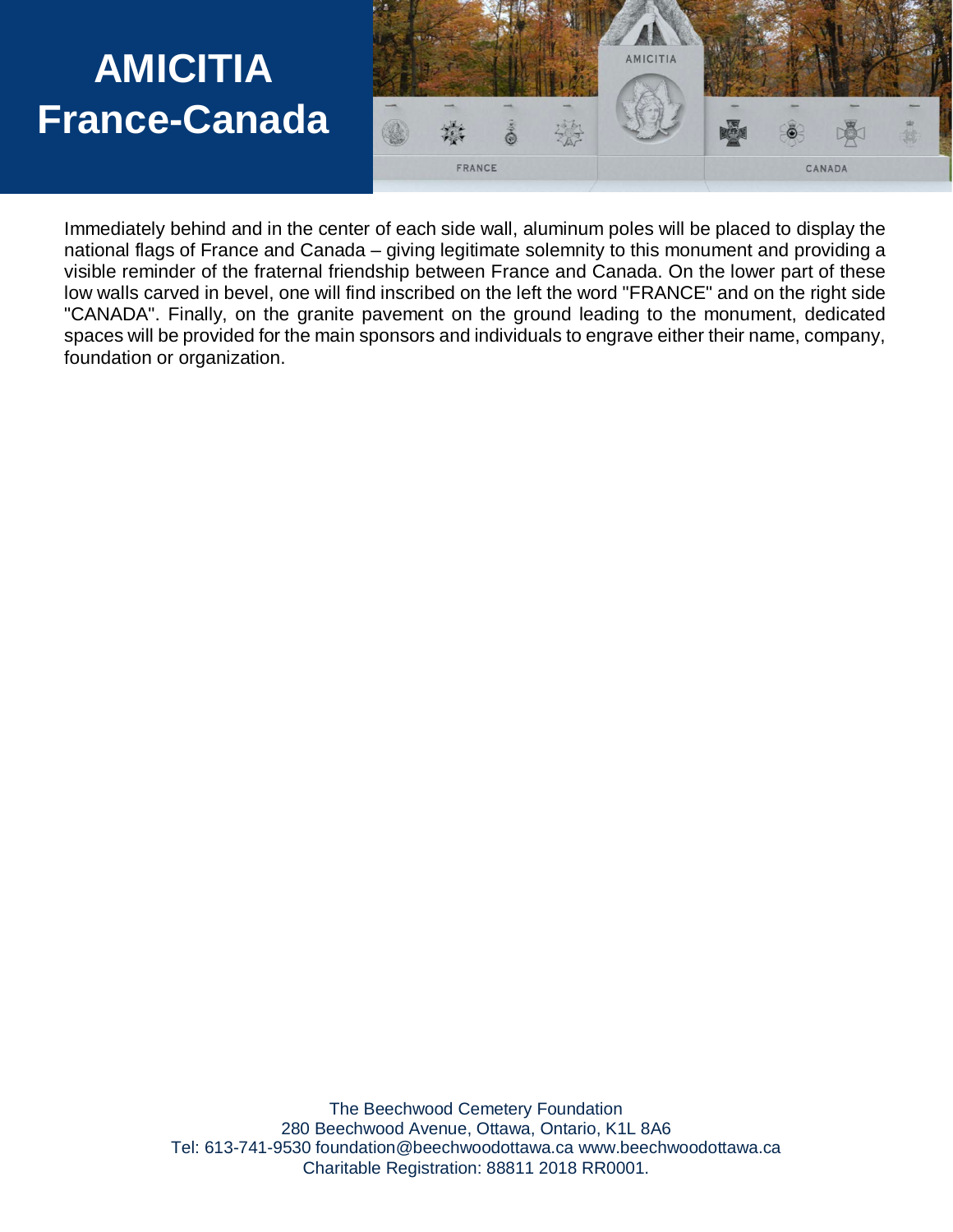

#### **Un monument né d'une histoire et d'un patrimoine partagés**

*« AMICITIA FRANCE-CANADA »* est l'expression latine pour « Amitié fraternelle France– Canada » et est également le nom que portera le monument qui sera érigé à Ottawa pour reconnaître plus de quatre siècles d'histoire et de patrimoine communs et plus de 90 ans de relations diplomatiques officielles entre la France et le Canada. Situé dans le cimetière historique de Beechwood – le cimetière national du Canada – ce monument sera le témoignage vivant de la grande communauté française et canadienne qui a et continue de soutenir, de contribuer et d'enrichir, d'un océan à l'autre, la vie de tant d'autres personnes à travers le monde pendant les périodes de guerre, conflit et paix.

Pendant la Grande Guerre, plus de 650 000 Canadiens et Terre-Neuviens ont participé à cette « guerre pour mettre fin à toutes les guerres ». Parmi eux, des immigrants français de la fin du 19e et du début du 20<sup>e</sup> siècle s'enrôlèrent au sein du Corps canadien pour aller combattre en France. Malgré les conditions terribles de l'époque, tout en s'appuyant sur les actions militaires des Forces françaises et alliées, c'est lors de la bataille de la crête de Vimy que le Canada a attaqué et capturé le bastion allemand en avril 1917. Célébrée comme l'une des plus grandes victoires du Canada, l'emblématique Mémorial national du Canada à Vimy y est érigé depuis juillet 1936. Pendant la Première Guerre mondiale, de nombreux Canadiens ont été décorés de la Légion d'honneur française pour leur rôle de leadership au combat ainsi que 52 courageux Canadiens qui furent honorés de la Médaille militaire française – la deuxième plus haute distinction française qui remonte à 1852.

Durant la Seconde Guerre mondiale, des milliers de marins, soldats et aviateurs canadiens prirent part aux innombrables combats et contribuèrent ainsi aux efforts pour la Libération de la France en août 1944. En témoignage de reconnaissance envers les Canadiens, le gouvernement français a décerné la Légion d'honneur à plus de 1 400 hommes et femmes des forces armées canadiennes ayant contribué aux actions de libération qui s'étalaient de la Provence à la Normandie. L'histoire s'est répétée puisque là encore des Français des forces françaises libres se sont enrôlés dans les forces canadiennes pour combattre en France dont l'un d'entre eux est inhumé avec tous les honneurs militaires au cimetière Beechwood.

Aujourd'hui, la France et le Canada poursuivent leur engagement conjoint à travers le monde dans les conflits militaires et policiers tels que la lutte contre le terrorisme en Afghanistan, la lutte contre le trafic de stupéfiants dans les Caraïbes, le maintien de la paix et la réalisation d'opérations dans des régions reculées soumises à la violence. De plus, notre relation étroite de coopération a permis d'importants progrès et contributions ayant un impact considérable au fil des ans dans les domaines de l'éducation, de la recherche, de la technologie, de la justice, et de la culture. C'est à travers nos liens historiques, culturels, économiques et scientifiques durables, ainsi que notre désir d'atteindre des objectifs communs, l'égalité des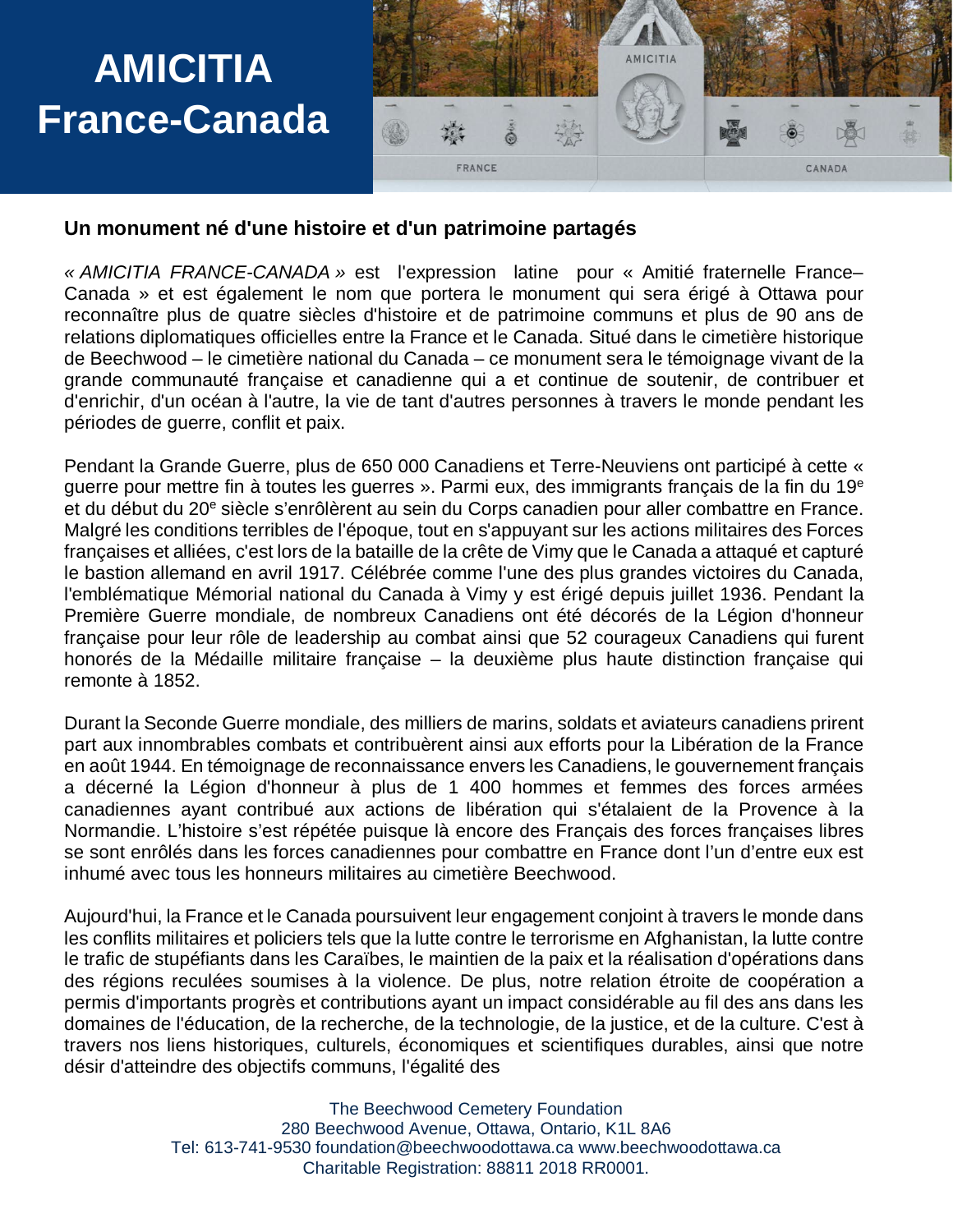

sexes et la légitimité démocratique, que nous continuons à bâtir et à solidifier notre amitié fraternelle.

#### **Un monument bâti sur la force**

La construction de notre site commémoratif au sein du cimetière Beechwood va certainement susciter des initiatives similaires, ouvrant ainsi la voie à un futur « jardin des alliés du Canada ». S'agissant d'un mémorial intemporel, « Amicitia France-Canada » ne doit pas seulement honorer l'esprit des contributions et sacrifices consentis, mais doit être aussi un symbole mettant en exergue l'action conjuguée de nos forces et excellences respectives. Le monument devra ainsi symboliser la transmission du devoir de mémoire aux jeunes générations, la volonté commune d'accéder à la parfaite égalité des genres et l'objectif de protéger de toutes violences les populations les plus démunies à travers le monde.

Fait de granit et de bronze, ce monument se décrit en deux parties non dissociables, formant un ensemble d'environ 7.5 mètres de long pour une hauteur, sur la partie centrale, de 3 mètres. Sur le socle central du monument figurera la mention latine « AMICITIA FRANCE-CANADA » en dessous de laquelle sera sculptée l'effigie de « Marianne » – le symbole historique de la France – superposée sur une grande feuille d'érable veinée représentant le Canada. Au sommet du piédestal se tiendra une sculpture de deux avant-bras, féminin et masculin, brandissant mutuellement une torche. Le bras féminin situé à gauche représentera celui de Marianne sculpté à la base de l'Arc de Triomphe à Paris à proximité de la flamme de la Tombe du Soldat inconnu inhumé en ces lieux en novembre 1920. Le bras masculin à droite s'inspire de la figure du « Porteur de flambeau » situé au pied du Mémorial national du Canada à Vimy en France et proche du cimetière britannique de

Cabaret-Rouge, d'où le soldat inconnu du Canada a été rapatrié à Ottawa en mai 2000.

Toujours dans la sculpture de la partie centrale, les deux mains tiendront une torche – symbolisant la vie, l'espérance, le savoir, l'honneur et le souvenir. A ce titre, la statue du porteur de la flamme du monument de Vimy est particulièrement remarquable car son concepteur Walter Allward fait directement référence au poème « In Flanders Fields » de 1915 du lieutenant-colonel John McCrae, officier du Corps médical de l'armée canadienne – « À vous des mains défaillantes, nous lançons la torche ; à vous de la tenir haute » – renforçant ainsi le message d'espoir signifiant que les sacrifices ne doivent pas rester vains et que le flambeau du souvenir se doit d'être transmis aux générations futures. La symbolique de la torche est si vaste qu'elle permet de représenter les causes auxquelles nous sommes toutes et tous attachés.

De part et d'autre du piédestal et de la sculpture centrale seront juxtaposés deux murets commémoratifs sur lesquels seront engravées des médailles canadiennes et françaises et ce,